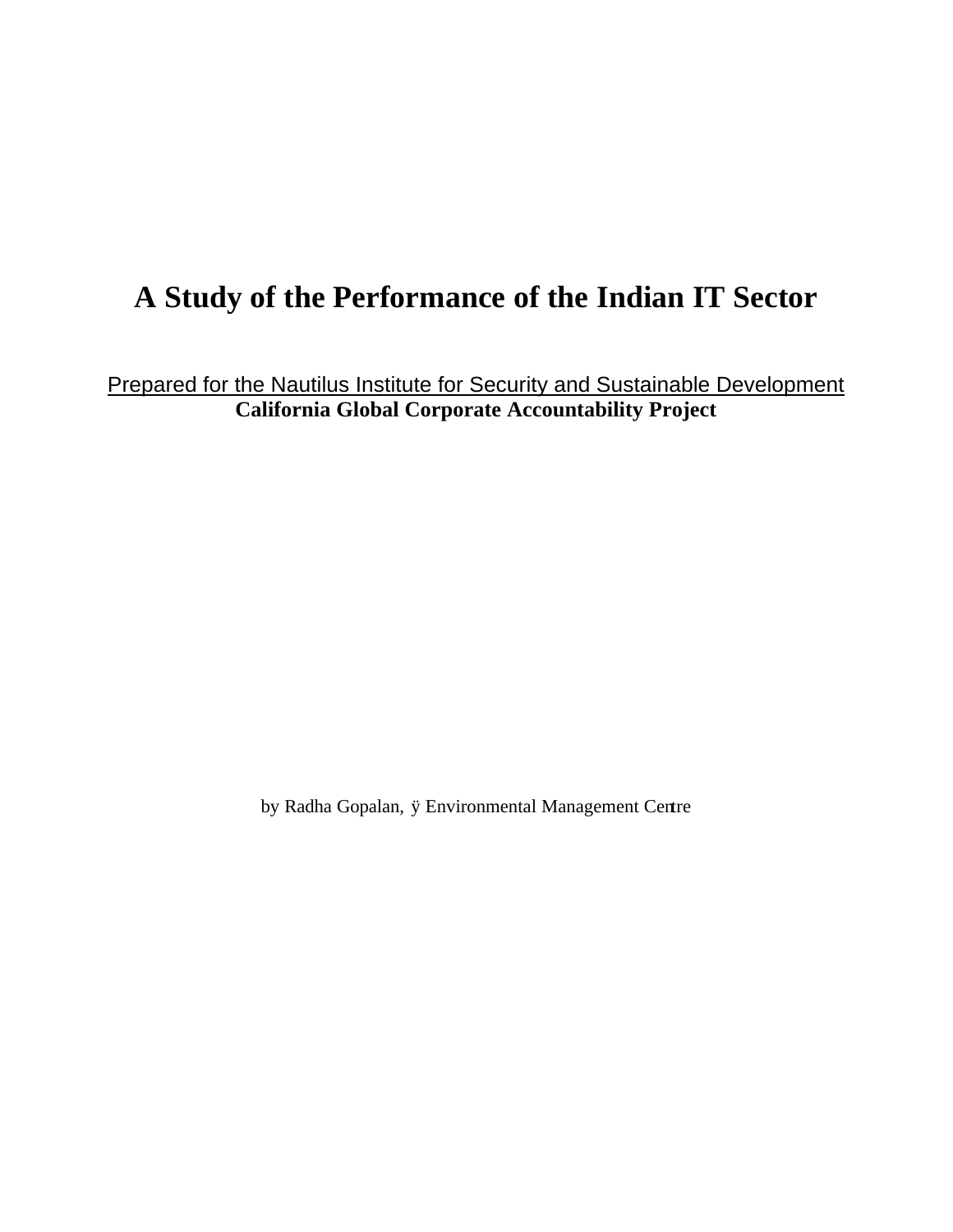## **Executive Summary**

The Electronics industry has emerged as the fastest growing segment of the Indian industry both in terms of production and exports. This growth has had significant economic and social impacts. Today the local and global impact of the electronics industry has been due to its modern incarnation viz., the Information Technology (IT) Industry. By definition the IT industry includes the hardware "backbone" from the electronics industry and software.

The present study looks at the IT industry focussing on the environmental, health and labor issues associated with its rapid growth.

Emerging from the study is this report which, has been developed based on interviews with industry, industry associations, government officials, academicians and civil society. The report also draws from a field visit to Bangalore – the Silicon City – and review of literature and studies carried out by other researchers in this sector.

The Indian IT industry has a prominent global presence today largely due to the software sector. Promotion of the software industry and protection of the hardware industry from external competition has resulted in this skewed growth. More recently however, policy changes have led to a tremendous influx of leading multinational companies into India to set up manufacturing facilities, R&D Centres and offshore software development facilities. The domestic market for both software and hardware is getting revitalized. All these developments have had a significant impact not only on the economy but also the environmental and social milieu.

A number of new policy initiatives are on the anvil to enhance and sustain the growth of the IT industry – this time the focus being both on hardware and software. Given these developments, some questions that emerge are: What has been the environmental and social impact of this industry and how has it been managed? What are the likely impacts due to the envisaged growth? How can accountability and responsibility of this rapidly growing industry be ensured?

The report tries to answer these questions through a situation analysis of the IT industry in terms of its structure and evolution, the existing and emerging environmental and social issues and the associated regulatory framework. Drawing from the findings of the situation analysis, a set of recommendations are provided on how policy and governance measures can ensure accountability and environmental and social responsibility of the IT industry.

The report is composed of five chapters with the opening chapter presenting a preamble that positions the electronics industry and the IT industry. This puts the focus of the study in perspective.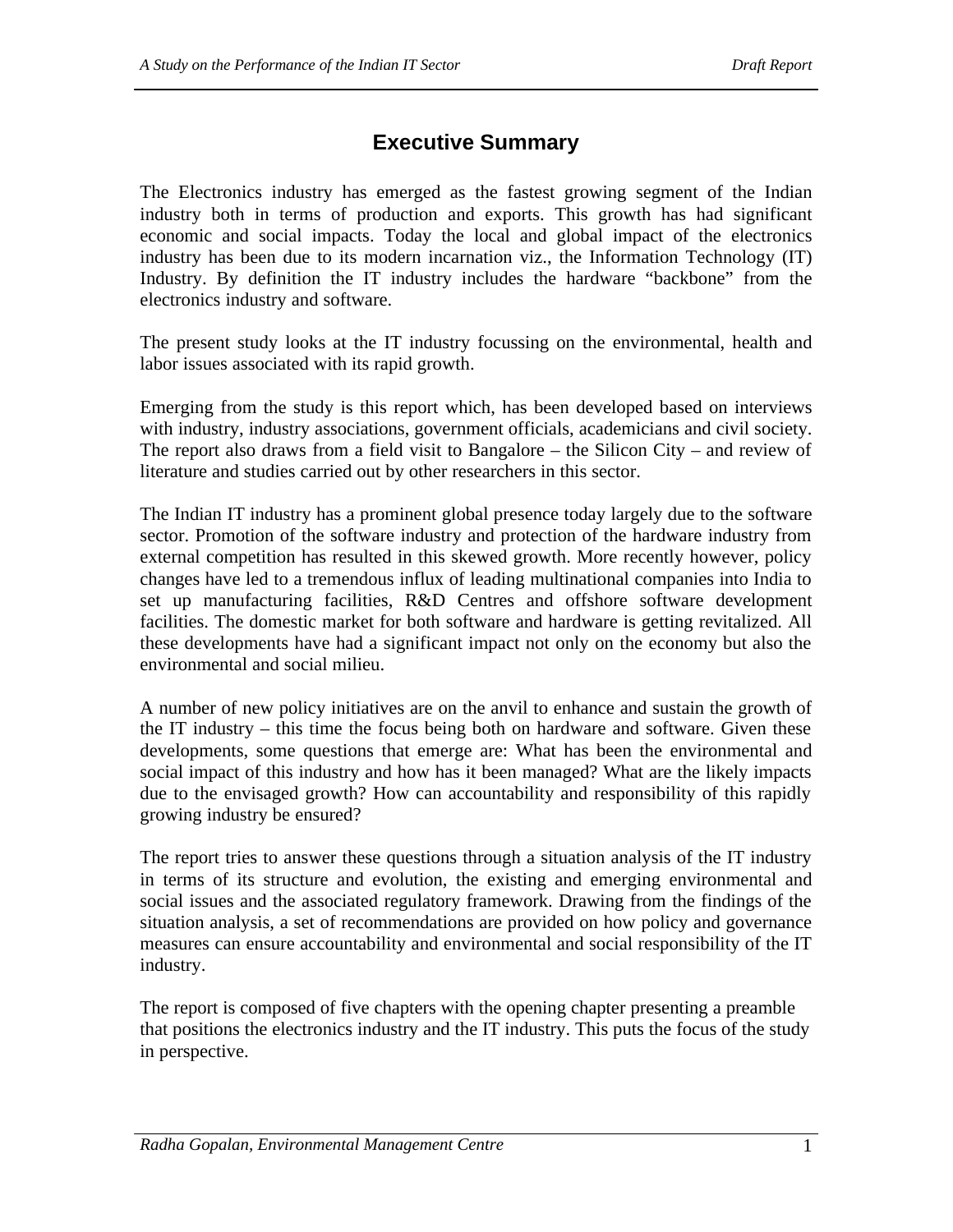The structure and evolution of the IT industry presented in Chapter 2.0 indicates that policy has played a very crucial role in shaping the industry. Protectionist policies for the hardware industry and support for establishment of a strong technical and scientific educational system led to software dominated IT industry. This also led to extensive export of the skilled labor force to service the international market and the presence of a grey market in hardware.

The hardware industry meanwhile was relegated to the background. Trends changed with liberalization of the Indian economy. Markets opened and policies supporting foreign investments led to an influx of multinational companies (MNCs)– hardware and software.

More recently, the software industry has begun slowly moving up the value chain from programming to systems analysis and design. More offshore work is being carried out in India. R&D Centres and manufacturing (albeit only assembling of components) facilities are being set up in India by MNCs. New policies and plans with fiscal incentives, modifications in export-import policies, support for infrastructure are now promoting foreign investment and focussing on providing impetus to software and hardware sectors of the IT industry – both domestic and export. This is also creating changes in the grey market. Infrastructure and finance however appear to be the main deterrents to growth.

Given how the industry has evolved and the likely trend for future growth, Chapter 3 identifies the significant environmental and labor issues. While manufacturing in the Indian IT industry is primarily assembling, some component manufacture does take place for non-IT applications. Software development dominates the domestic IT industry with increasing off shore work being carried out in India and the emergence of IT enabled services.

As a result of these developments the main environmental and social issues facing the existing and emerging IT industry are: (I) solid and hazardous waste management both during manufacturing and at the end of the IT products' useful life; (II) phasing out ozone depleting substances from the electronics sector; (III) implications of the increasing energy demands given the power scarcity in the country and (IV) congestion and pressure on local infrastructure such as land, roads, housing, water and power. The magnitude of some of these issues like hazardous and solid waste management in manufacturing are not as high as they would be in countries where there are fabrication facilities but in India solid and hazardous waste management at the end-of-life stage could very soon become a significant issue.

The labor issues facing the industry are: (I) challenges of retaining the intellectual property in the country; (II) prevailing and changing working conditions, health and safety at the work place, wages and (III) the role of collective bargaining in the Indian IT industry. The Indian IT industry is unique in that there is almost no unionization.

Industry's response is distinctly differentiated by whether they are MNCs or domestic players. Corporate codes of conduct are largely adopted by the MNCs for environmental